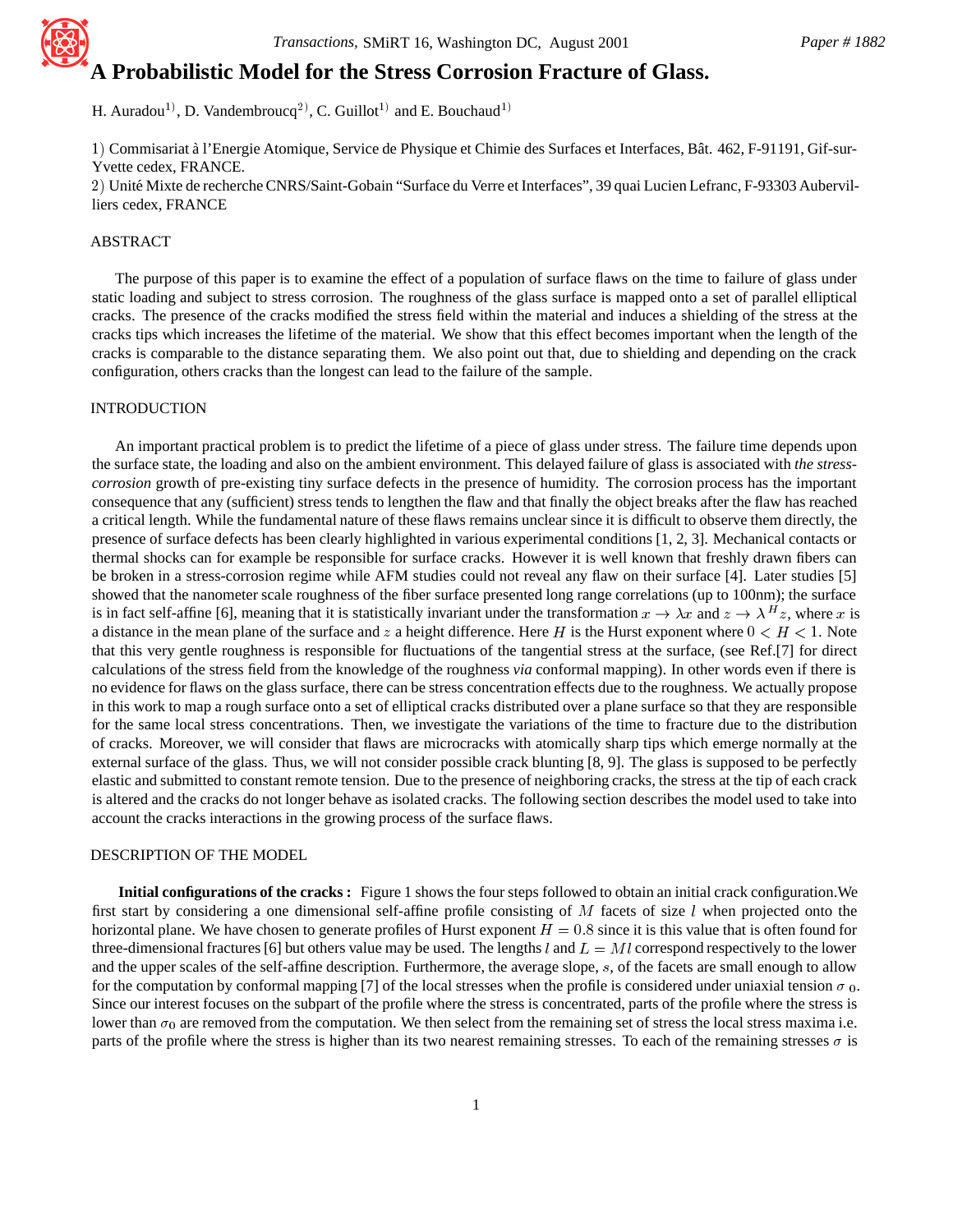

Figure 1: Generation of the initial crack configuration. A smooth self-affine profile with roughness exponent  $H = 0.8$  made of M facets of length l and of average slope s (here  $M = 15$ ,  $l = 1$  and  $s = 0.1$ ) is first generated (a). The profile is considered under uniaxial tension  $\sigma_0$ . From the height profile, the stress is computed using a conformal mapping technique [7] (b). Parts of the profile where the stress is a local maxima that concentrate the stress *i.e.*  $\sigma > \sigma_0$  are selected from the set of stress. A crack of length  $a = (\sigma/\sigma_0 - 1)l/2$  is them associated to each place of stress is concentration (c). The figure (d) shows the final crack configuration obtained by translation of the set of cracks. In this example, ratio between the average crack length and the horizontal distance between them is  $\langle a \rangle / b = 0.06$ .

associated an equivalent elliptical crack a long by l wide which is under a uniaxial stress  $\sigma_0$ . The length of the hole is chosen so that the stress at the tip of the major axis is the one obtained by the conformal mapping method *i.e.*  $\sigma = \sigma_0(1 - 2a/l)$ .

The roughness of the profile is thus map onto a set of parallel elliptical cracks that emerge normally to the external surface. The average distance b between the cracks is of the order of few l and the cracks spread over a horizontal distance <sup>L</sup>. The self-affine profiles generated is made of <sup>20</sup> to <sup>200</sup> facets and the final set of cracks typically contains from <sup>5</sup> to <sup>50</sup> cracks. The set of cracks is then reproduced by translation of constant steps <sup>L</sup> (*i.e.* periodic boundary conditions); the final crack configurations is thus a succession of identical sub-cracks set that contains cracks of various lengths.

**Determination of the Stress Intensity Factors :** It is well known that the problem of a linear elastic solid with N cracks can be represented as a superposition of <sup>N</sup> problems involving one crack but loaded by unknown tractions induced by the other cracks and the remote loading; the so-called *"pseudo-tensions"* [10, 11]. These tractions can be interrelated through a system of integral equations [12]. Recently, a simple and efficient technique to solve this problem based on the superposition technique and the idea of self-consistency applied to the average tractions on individual cracks has been proposed [13, 14].

To introduce this model we will first consider a simple crack configuration which consists of  $N$  parallel cracks of same length a and equally space by a distance b embedded in an semi-infinite elastic plane. For convenience, the elastic plane is related to a cartesian system of coordinates  $xOy$  in such a way that the x and the y axes are respectively normal and along the crack faces. The set of cracks is under a constant remote tension  $\sigma_0$  applied along the x-direction.

The key assumption of the method is to neglect the stress on the crack  $i$  due to the non uniform loading on the other cracks. Thus the traction shed on crack i by the crack j results from the uniform average traction on crack j. In fact, the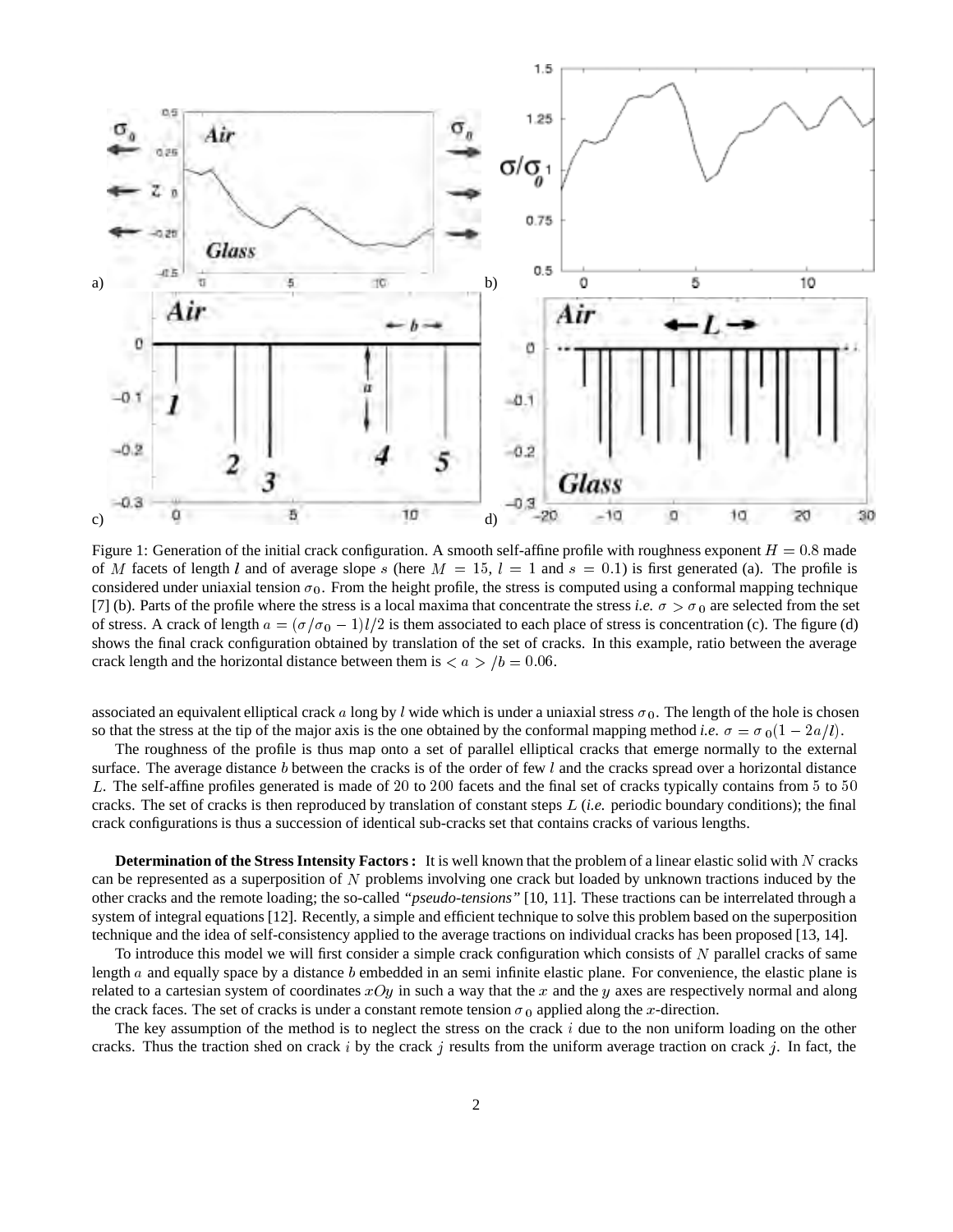impact on crack i of the non-uniformities of the tractions on the crack j is neglected. This result in a major simplification of the problem, self-consitency imposing then to the averaged stresses to be the solution of a simple linear system. Other techniques using a polynomial approximation of the stress non-uniformities were also proposed [15], the method presented here is more efficient in terms of calculation time and was found sufficiently accurate.

According to this simplification, the normal  $\sigma_i$  and the shear  $\tau_i$  tractions on the crack i can be expressed as a function of the average tranction  $\sigma_j$  > and the average shear  $\sigma_j$  > on crack j in the following way:

$$
\begin{cases}\n\sigma_i(y) = \sigma_0 + \sum_{j \neq i} \left( \sigma_j^{nn}(y) < \sigma_j > +\sigma_j^{rn}(y) < \tau_j > \right) \\
\tau_i(y) = \sum_{j \neq i} \left( \sigma_j^{nr}(y) < \sigma_j > +\sigma_j^{rr}(y) < \tau_j > \right)\n\end{cases} \tag{1}
$$

where  $\sigma_i^{nn}(y)$  and  $\sigma_i^{nr}$  are respectively the remote tension and the shear stress induce on the crack i by the crack j under tension of unit intensity. In the other hand, a shear stress of unit intensity applied on the crack  $j$  induces a remote tension  $\sigma_i^{\tau n}(y)$  and a shear stress  $\sigma_i^{\tau \tau}(y)$  along the crack i. These stresses are expressible in elementary functions [18]. Averaging along the crack  $i$  yields, using 1:

$$
\begin{cases} < \sigma_i \ge = \sigma_0 + \sum_{j \neq i} \left( \Lambda_{ji}^{nn} < \sigma_j > + \Lambda_{ji}^{rn} < \tau_j \ge \right) \\ < \tau_i \ge = \sum_{j \neq i} \left( \Lambda_{ji}^{nr} < \sigma_j > + \Lambda_{ji}^{rn} < \tau_j \ge \right) \end{cases} \tag{2}
$$

where  $\Lambda$  are transmission factors which characterize the transmission of the average stresses acting on the crack j on the crack *i*. For example,  $\Lambda_{ii}^{\tau n}$  is the average normal traction on crack *i* induced by a uniform shear stress of unit intensity applied on crack j. Equation 2 is valid for any of the cracks; we thus have a system of 2N linear algebraic equations for 2N unknown average stress. From this set of equation,  $\langle \sigma_i \rangle$  and  $\langle \tau_i \rangle$  can be easily determined for the N cracks.

After  $\langle \sigma_i \rangle$  and  $\langle \tau_i \rangle$  are determined for the N cracks, the tractions on any of the cracks can be determined using 1. The stress intensity factor at the tip of the crack i corresponding to the Mode I,  $K_I$  and the Mode II,  $K_{II}$  can than be obtained using the following relations [18] :

$$
\begin{cases}\nK_I^i(a) = \frac{1}{\sqrt{\pi a}} \int_0^a \sigma_i(t) \left(\frac{a+t}{a-t}\right)^{1/2} dt. \\
K_{II}^i(a) = \frac{1}{\sqrt{\pi a}} \int_0^a \tau_i(t) \left(\frac{a+t}{a-t}\right)^{1/2} dt.\n\end{cases}
$$

Figure 2 compares results obtained by this method with other works for configurations where all the cracks have the same length. We see that while the ratio between the crack size and the distance between them is small enough, the results are in good agreement with previous works. Yet, discrepancy appears when the cracks length becomes of the order of the distance between them. This discrepancy comes from the fact that the non-uniformities of the tractions are not taken into account in our model. Moreover, it can be shown that the approach used is only valid for  $K_I/K_{I0} > 2/3$ ; this leads to a major restriction on the ratio between the crack length  $a$  and the distance between them  $b$  which has to be less than unity.

In this work, the crack configurations consist of an infinite number of parallel edge cracks under uniaxial tension applied normal to the crack planes. Even if the cracks do not have the same length the horizontal distance separating them is large enough so that the stress intensity factor,  $K_I$ , corresponding to the Mode I loading is always more important than the stress intensity factor,  $K_{II}$ , which corresponds to in-plane shear loading. In all the cases presented the ratio  $K_I/K_{II}$  is always greater than <sup>100</sup>, thus possible crack deflection will not be considered and cracks will open under pure Mode I.

**Crack propagation law :** From the experimental studies [19, 20, 21, 8], it is clear that crack velocity is strongly affected by the stress assisted corrosion reaction between the glass and the corrosive species in the atmosphere. Moreover, it appears that the velocity is uniquely related to the stress intensity factor. Depending on the stress intensity factor, three different regions are observed. In our work we mainly focus on the so called Region I which corresponds to the low speed regime. In this domain, the speed of the crack typically lies between  $10^{-10}$  and  $10^{-5}m$ .  $s^{-1}$ . In the other regions, crack propagation is fairly rapid and the range of stress intensity factors involved is narrow. Thus for long enough test times the contribution to the time before rupture in these regions is negligible.

Wiederhorn *et al* [20] carefully studied the low speed domain of the crack growth for various glasses and various environmental conditions. The data were found to fit the equation :

$$
v(K_I) = v_0 exp(\frac{-E^* + cK_I}{RT}),\tag{3}
$$

where  $v(K_I)$  is the crack velocity, T the temperature.  $E^*$  is the apparent activation energy at zero load and c is the stress intensity factor coefficient. In this work we set the activation energy to zero. This has the consequence that under any applied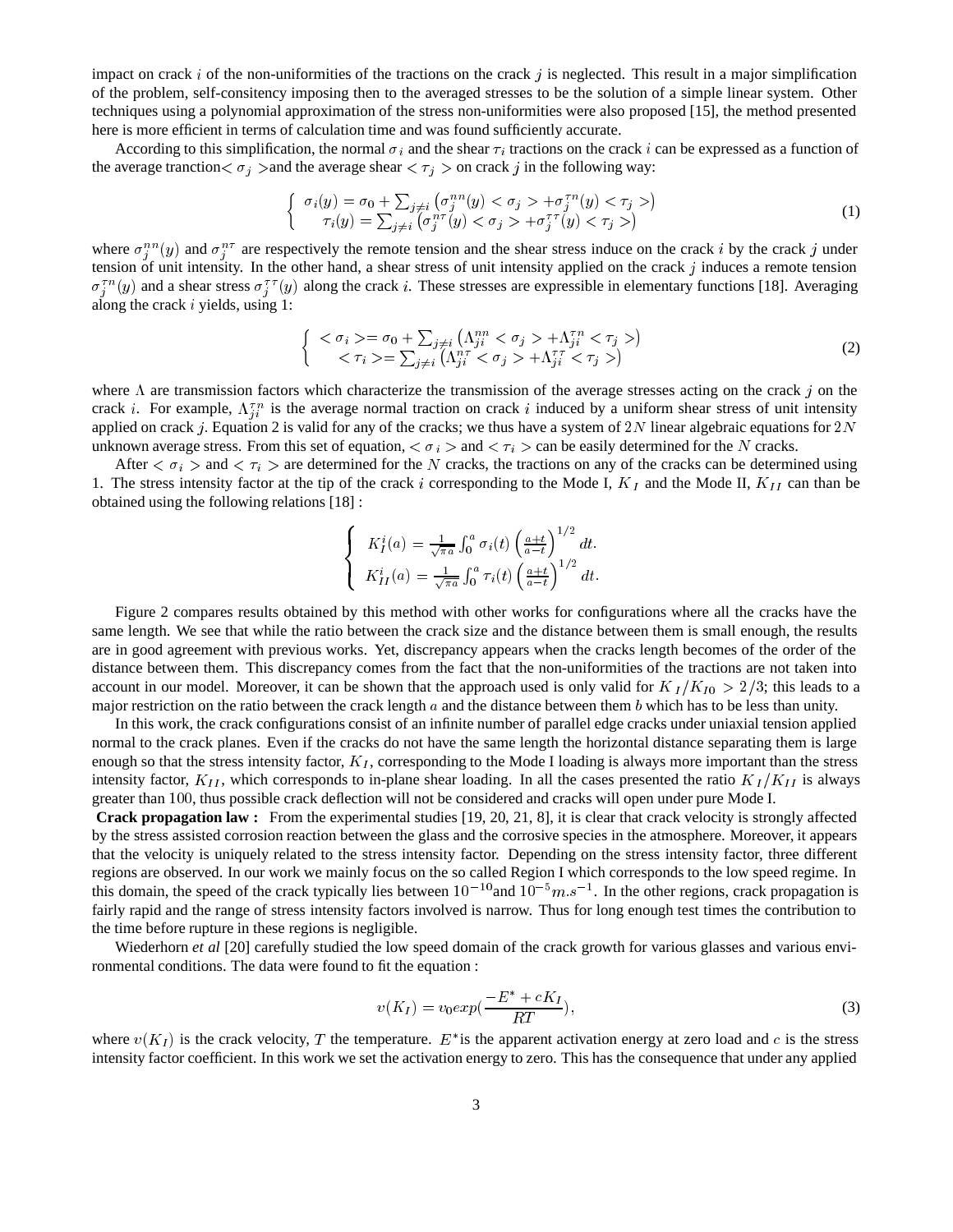

Figure 2: Curves of  $K_I/K_{I0}$  vs  $a/b$  for a semi infinite elastic plane containing a periodic array of N parallel cracks of same lengths a separated by a constant distance b and subjected to a uniform uniaxial stress  $\sigma_0$  acting in a direction perpendicular to the cracks.  $K_{I0} = 1.12\sigma_0\sqrt{\pi a}$  is the stress intensity factor for an isolated crack  $N = 1$ . Filled squares and filled circles represent the results obtained in our model for  $N = 3$  cracks and correspond respectively to the inner and the outer cracks. The dashed and the solid lines show results from Isida [16]using a body force method for  $N = 3$ . The crosses show results obtained with our model for an infinite sequence of parallel cracks, these results are compared to the data of Bowie (long dashed line) [17].

stress, all the cracks are allowed to grow independently of their length. By normalizing the speed by the speed  $v_0$  of the cracks at small stress intensity factor, equation 3 becomes :

$$
v(K_I) = exp(c^*K_I) \tag{4}
$$

with  $c^* = c/RT$  .

The different steps of the simulation can be summarized as follows :

- computation of the initial crack configuration from a self-affine surface consisting of facets of average slope <sup>s</sup> and using a conformal mapping technique.
- $\bullet$  the stress intensity factor at the tip of each crack is calculated.
- the speed of each of the cracks is obtained using the crack growth law  $v(K_I)$ .
- the length of each crack is then incremented by  $\Delta a = v(K_I) \Delta t$  where  $\Delta t$  is a fixed time step.

The three last steps of the computation are iterated until one of the cracks reaches the critical stress intensity factor  $K_{Ic}$  above which failure of the sample occurs. The lifetime of the material is defined as the time need by the crack that reaches  $K_{Ic}$  the first to grow from its initial size to its final length. This lifetime will be compared to the lifetime in the absence of stresses shielding. The latter is obtain by considering the longest crack of the initial configuration as isolated and by computing the time needs by this crack to reach  $K_{Ic}$ .

#### QUALITATIVE DESCRIPTION OF THE CRACK GROWTH

We will first start to analyze the results obtained by the model by considering a single cracks configuration.

Figure 3(a) shows the initial cracks configuration at the scale  $L$ ; we should remind the reader that periodic boundary conditions are applied to our model. In other words, the crack labeled <sup>5</sup> has two next neighbors the crack <sup>4</sup> but also the crack 1. Under the action of the corrosion, the cracks grown until one of them reaches  $K_{Ic}$ . Figure 3(b) shows the configuration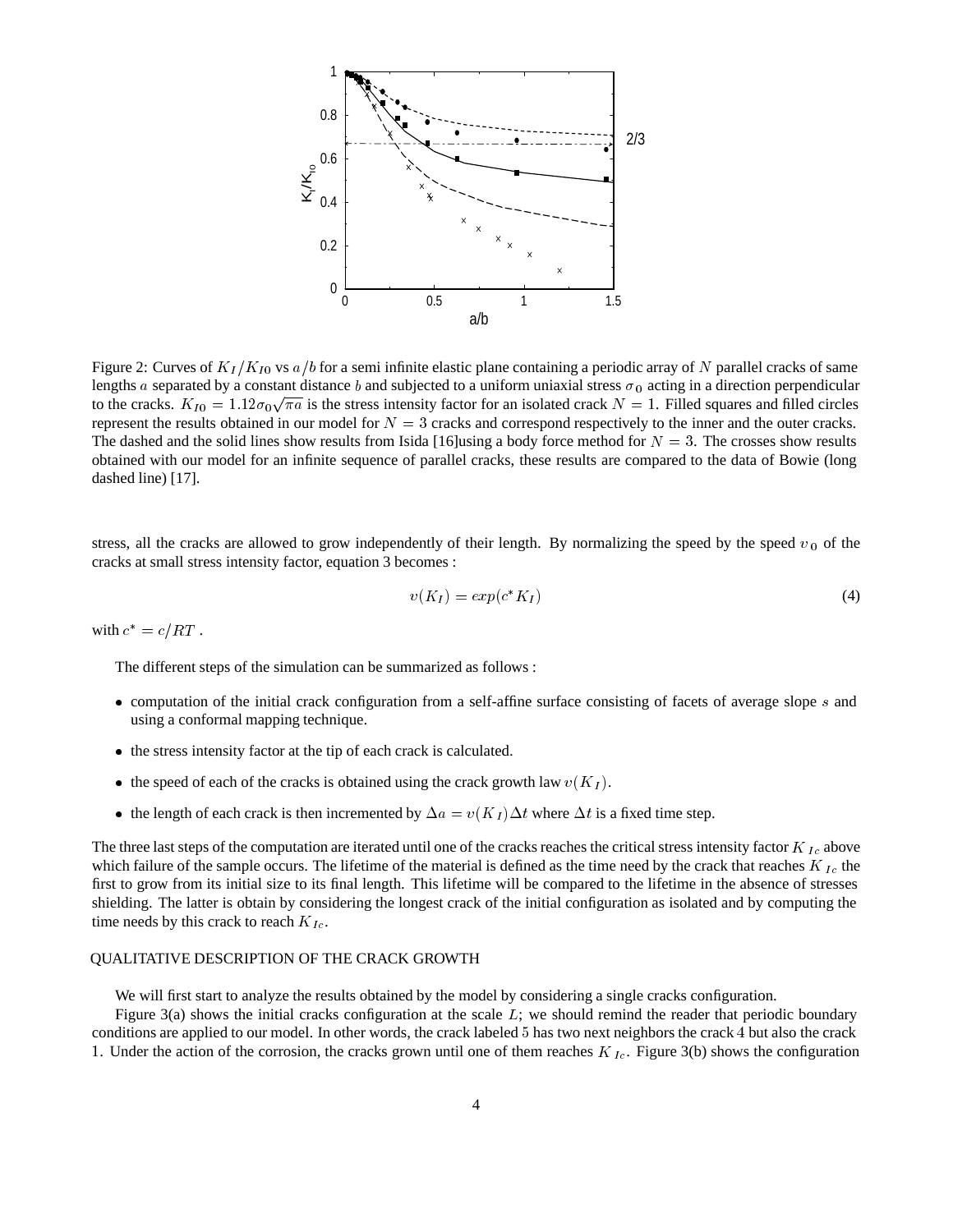just before failure. In this example, the crack interaction have two effects. The first is to increase the lifetime of the sample; here the increase of the lifetime is of the order of 6% compared to the lifetime in the absence of shielding. The interactions lead to an other effect which has to be pointed out : the crack that reaches  $K_{Ic}$  the first is not the crack which was initially the longest. In fact, while the longest crack in the initial configuration (fig.3(a)) was the crack labeled 2, the longest crack in the final cracks set  $(f_1g.3(b))$  is the crack number 5. We also note that the interactions tend to level the length of the cracks. In the beginning of the simulation, the ratio of the length of the longest crack to the average length of the cracks is  $a_{max}$  / < a > = 2.5 and when failure occurs the ratio increased to almost 1 (1.003).

The effect of the interactions between the cracks can be highlight by considering the evolution of the ratio between the stress intensity factor for each of the cracks and the stress intensity factor of the cracks when considered as isolated. In figure 4, we see that for small crack size, which correspond to the beginning of the simulation, the ratio of the stress intensity factors is closed to one, meaning that each cracks can be seen as isolated. But while the cracks length increases, this ratio decreases until one of the cracks is long enough so that  $K_{Ic}$  is reached and that rupture occurs.

The crack that reaches  $K_{Ic}$  the first is the crack 5 which was not the longest crack of the initial configuration. We clearly see on figure 4 that this crack is the one that is less influenced by the interaction. The stress intensity factor associated to this crack is always "roughly" (compares to the others) close to the stress intensity factor in the absence of shielding. Thus is speed is close to the speed that it will have had in the absence of interaction. This is not the case for the crack <sup>2</sup> which is the longest crack of the initial crack configuration. The latter is much more influenced by the shielding of the stress than the crack <sup>5</sup>. The fact that its stress intensity factor is less than the one expected in this absence of shielding leads to a crack speed which is less than the speed in absence of shielding. As a consequence, the crack <sup>5</sup> accelerates much faster than the crack <sup>2</sup> and finally the crack <sup>5</sup> overtakes the crack <sup>2</sup>.

We see from this example that the presence of a neighborhood of cracks results in a decrease of the stress intensity factors. Due to this shielding effect, the speed of each cracks is lower than what it would have been in the absence of shielding. The progress of the cracks is thus slow down and as a consequence the lifetime of the material increases. The shielding effect will strongly depends on the initial cracks configuration. In the next section, we investigate the effect of the statistical distribution of the crack lengths on the lifetime of the sample.

#### QUANTITATIVE RESULTS

Depending on the self-affine profile generated, different crack configurations are obtained. These configurations differ in the the crack lengths and also in the arrangement of these cracks and, thus, each configuration will lead to a different lifetime.

Figure 5 shows the distribution of the ratio between the lifetime and the lifetime of the material when the longest crack is considered as isolated. We see that the times ratio are always larger than <sup>1</sup>, meaning, as discussed previously, that the interactions between the cracks increase the lifetime of the material. Configurations obtained using  $s = 0.1$  give rise to a broad distribution of lifetimes which gets sharp when <sup>s</sup> decreases.

This effect is mainly due to the change in cracks lengths when the self-affine profile generated gets smoother. In fact, a decrease of the facets slope changes the length of the cracks that shrinks and as a consequence the ratio between the crack length and the distance separating them is decreased. For the configurations studied, the average crack length referred to the distance separating them is  $\langle a \rangle / b = 8.10^{-2}$  when the facets slope s is 0.1, while for  $s = 0.01$  this ratio is 8.10<sup>-3</sup> and drops to  $8.10^{-4}$  when  $s = 0.001$ . As shown in the previous section, this will deeply influence the shielding effect, that has less influence on the growing process when the ratio  $a/b \ll 1$ .

For small  $\langle a \rangle$  /b, the cracks grow as if they were isolated, and as a consequence the lifetime of the material is close to the time to failure without shielding. When  $\langle a \rangle / b$  becomes large enough, the shielding effect becomes important and this has a strong effect on the lifetime which can be quite larger than the lifetime without interaction.

#### **CONCLUSION**

We have developed a model of crack growth where the modification of the stress field due to the presence of neighboring cracks is taking into account. Our model allow for the computation of the stress intensity factors of sharp cracks under stresses. This model has been applied to stress corrosion growth of pre-existing surface flaws. The initial flaw configuration is obtained by mapping the self-affine roughness of the external surface of the glass considered under tension into a set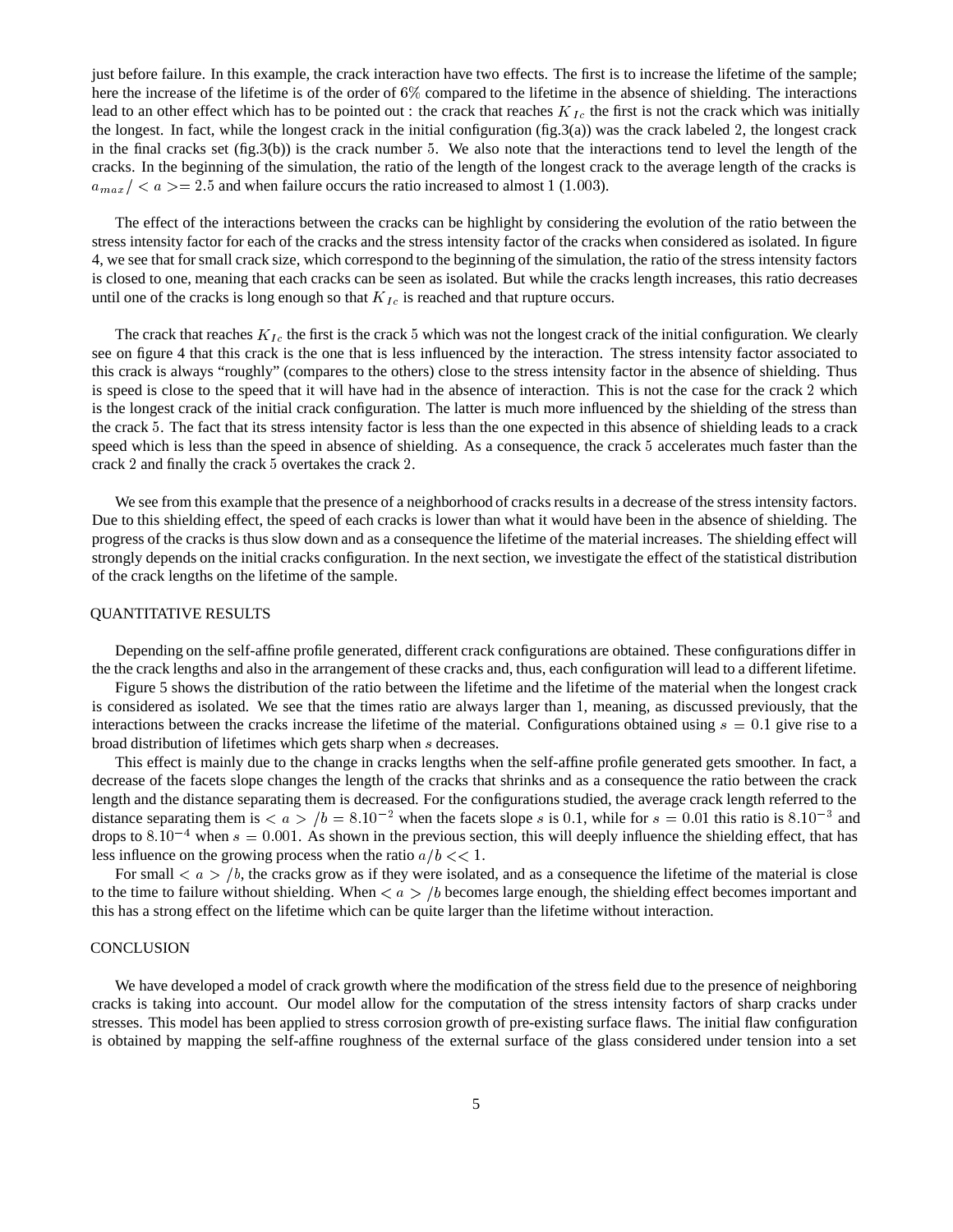

Figure 3: The figure (a) shows the initial crack configuration. consisting of  $N = 5$  cracks load by a remote tension  $\sigma_0 = 1$ . Figure (b) represents the cracks when  $K_{Ic}$  is reached. In this simulation the speed of the crack is  $v(K_I) = exp(K_I)$  and  $K_{Ic} = 1$ . Initially the ratio between the average crack length and the distance separating them is  $\lt a > b = 4.10^{-3}$  and is  $\langle a \rangle / b = 0.28$  when failure occurs.



Figure 4: Evolution of the stress intensity factor for the crack configuration shown in Figure 3 as a function of the length  $a_i$  of crack i. Here, the relationship between the speed of the crack and the stress intensity factor is :  $v(K_I) = exp(K_I)$ and  $K_{Ic} = 1$ . b is the distance between the cracks.  $K_I(a_i)$  is the stress intensity factor of the crack i when cracks interact.  $K_{I0}(a_i)=1.12\sigma_0\sqrt{\pi a_i}$  corresponds to the stress intensity factor of an isolated crack of length  $a_i$ .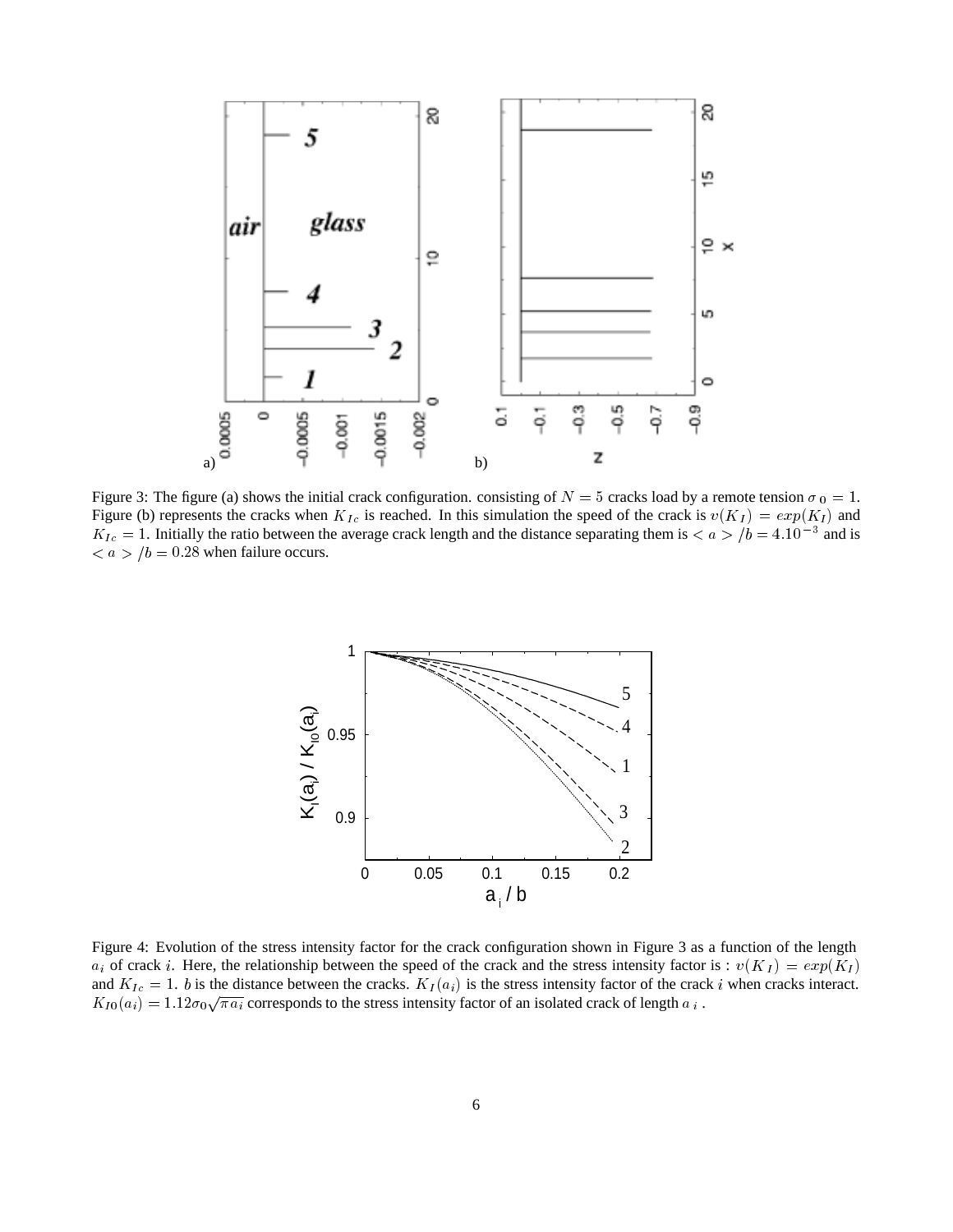

Figure 5: Distribution of the ratio of lifetime, t, when interaction are taking into account to the lifetime,  $t_0$ , in the absence of interactions. The data were obtained using <sup>600</sup> initial crack configurations generated using self-affine profiles made of facets of different slopes s. Solid, dotted and long dashed lines correspond respectively to  $s = 0.1$ , 0.01 and 0.001. The crack velocity law used is  $v(K_I) = exp(K_I)$  and  $K_{Ic} = 1$ .

of parallel elliptical cracks. The growing rate of each crack, that open under pure Mode I, is uniquely related to its stress intensity factors by a relation that fit previous experimental works.

We have shown that the presence of neighboring cracks lead to a shielding of the stresses at the tip of the cracks and to an increase of the time to failure. Moreover this increase of the lifetime becomes non negligible when the shielding effect is important. This is achieved when the crack lengths become of the order of the distance separating them. We have, also, pointed out that, due to shielding and depending on the crack configuration, others cracks than the longest can lead to the failure of the sample.

The effect of the remote tension an the lifetime has been studied also and it appears that the shielding effect has a strong influence on the lifetime when the remote tension is decreased. Further work is presently carried on to characterize the distribution of lifetime in terms of a Weibulh distribution.

# **References**

- [1] da C. Andrade, E.N. and Tsien, L.C., "On surface cracks in glass," *Proc. Roy. Soc.* A., 159, 1937, pp. 346-354.
- [2] Poloniecki, J.D. and Wilshaw, T.R., "Determination of surface crack size densities in glass," *Nature Physical Science*, 229, 1971, pp. 226-227.
- [3] Adams, R. and McMillan, P.W., 'The decoration of surface flaws in glass", *J. Mat. Sci*. 12, 1977, pp. 2544-2546.
- [4] Guilloteau, E. (1997), PhD Thesis, University Paris XI, France.
- [5] Nghiêm, B. (1998). PhD Thesis, University Paris VI, France.
- [6] Feder J., *Fractals*, Plenum press, 1988.
- [7] Vandembroucq, D. and Roux, S., "Conformal mapping on rough boundaries. II. Applications to biharmonic problems," *Phys. Rev. E*. 55 [5], 1997, pp. 6186-6196.
- [8] Crichton, S.N. and Tomozawa, M., "Subcritical crack growth in a phosphate laser glass," *J. Am. Ceram. Soc* **82** [11], 1999, pp. 3097-3104.